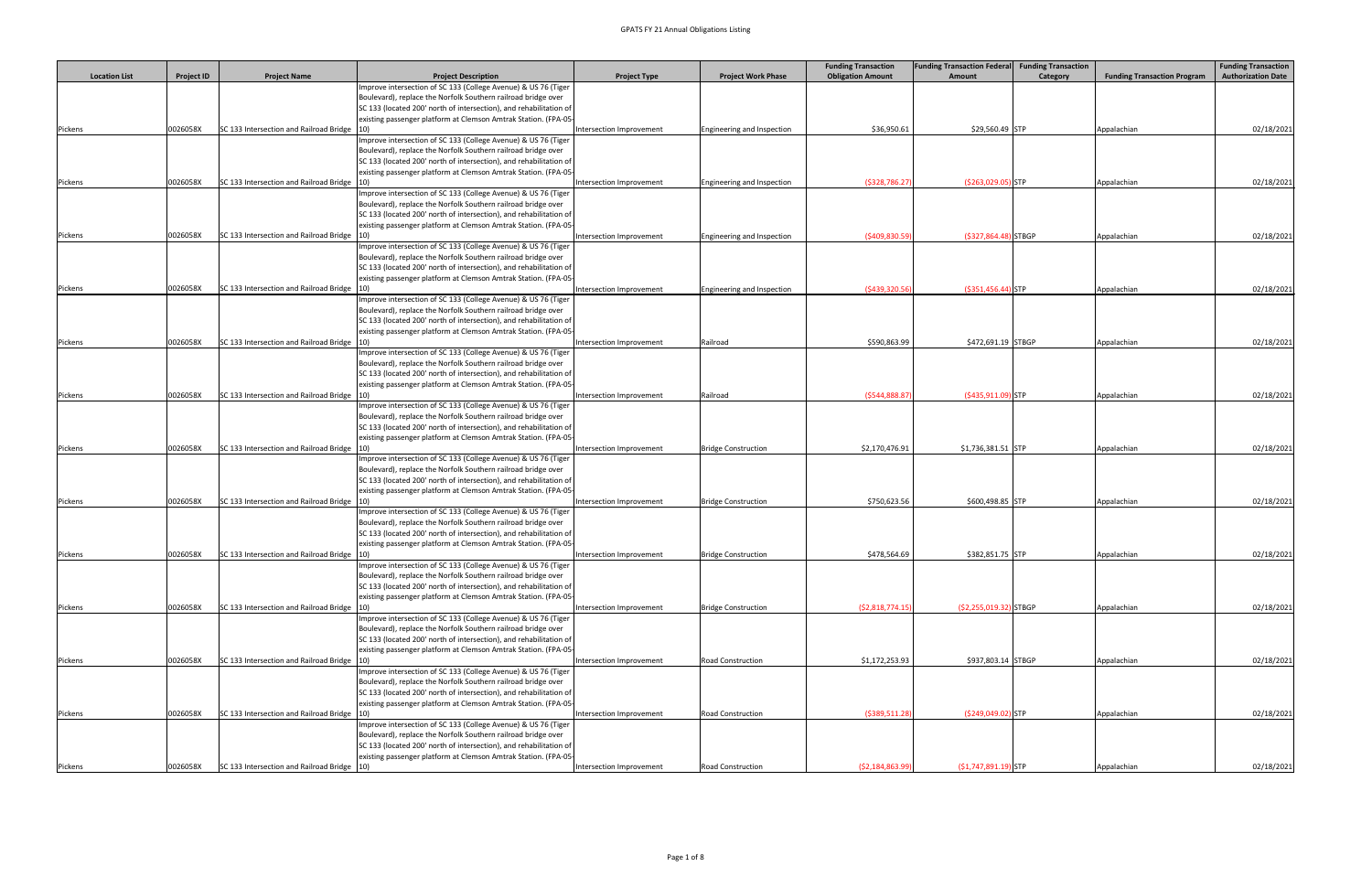|                      |                   |                                              |                                                                           |                           |                                | <b>Funding Transaction</b> | <b>Funding Transaction Federal</b> | <b>Funding Transaction</b> |                                    | <b>Funding Transaction</b> |
|----------------------|-------------------|----------------------------------------------|---------------------------------------------------------------------------|---------------------------|--------------------------------|----------------------------|------------------------------------|----------------------------|------------------------------------|----------------------------|
| <b>Location List</b> | <b>Project ID</b> | <b>Project Name</b>                          | <b>Project Description</b>                                                | <b>Project Type</b>       | <b>Project Work Phase</b>      | <b>Obligation Amount</b>   | Amount                             | Category                   | <b>Funding Transaction Program</b> | <b>Authorization Date</b>  |
|                      |                   |                                              | Improve intersection of SC 133 (College Avenue) & US 76 (Tiger            |                           |                                |                            |                                    |                            |                                    |                            |
|                      |                   |                                              | Boulevard), replace the Norfolk Southern railroad bridge over             |                           |                                |                            |                                    |                            |                                    |                            |
|                      |                   |                                              | SC 133 (located 200' north of intersection), and rehabilitation of        |                           |                                |                            |                                    |                            |                                    |                            |
|                      |                   |                                              | existing passenger platform at Clemson Amtrak Station. (FPA-05            |                           |                                |                            |                                    |                            |                                    |                            |
| Pickens              | 0026058X          | SC 133 Intersection and Railroad Bridge  10) | Improve intersection of SC 133 (College Avenue) & US 76 (Tiger            | Intersection Improvement  | Utility                        | \$5,292.18                 | \$4,233.75 STP                     |                            | Appalachian                        | 05/26/2021                 |
|                      |                   |                                              | Boulevard), replace the Norfolk Southern railroad bridge over             |                           |                                |                            |                                    |                            |                                    |                            |
|                      |                   |                                              | SC 133 (located 200' north of intersection), and rehabilitation of        |                           |                                |                            |                                    |                            |                                    |                            |
|                      |                   |                                              | existing passenger platform at Clemson Amtrak Station. (FPA-05-           |                           |                                |                            |                                    |                            |                                    |                            |
| Pickens              | 0026058X          | SC 133 Intersection and Railroad Bridge 10   | Improve intersection of SC 133 (College Avenue) & US 76 (Tiger            | Intersection Improvement  | <b>Bridge Construction</b>     | \$692,847.15               | \$554,277.71 STBGP                 |                            | Appalachian                        | 05/26/2021                 |
|                      |                   |                                              | Boulevard), replace the Norfolk Southern railroad bridge over             |                           |                                |                            |                                    |                            |                                    |                            |
|                      |                   |                                              | SC 133 (located 200' north of intersection), and rehabilitation of        |                           |                                |                            |                                    |                            |                                    |                            |
|                      |                   |                                              | existing passenger platform at Clemson Amtrak Station. (FPA-05            |                           |                                |                            |                                    |                            |                                    |                            |
| Pickens              | 0026058X          | SC 133 Intersection and Railroad Bridge      | Improve intersection of SC 133 (College Avenue) & US 76 (Tiger            | Intersection Improvement  | Road Construction              | (5692, 847.15)             | (\$554,277.71) STBGP               |                            | Appalachian                        | 05/26/2021                 |
|                      |                   |                                              | Boulevard), replace the Norfolk Southern railroad bridge over             |                           |                                |                            |                                    |                            |                                    |                            |
|                      |                   |                                              | SC 133 (located 200' north of intersection), and rehabilitation of        |                           |                                |                            |                                    |                            |                                    |                            |
|                      |                   |                                              | existing passenger platform at Clemson Amtrak Station. (FPA-05            |                           |                                |                            |                                    |                            |                                    |                            |
| Pickens              | 0026058X          | SC 133 Intersection and Railroad Bridge      | Improve intersection of SC 133 (College Avenue) & US 76 (Tiger            | Intersection Improvement  | <b>Preliminary Engineering</b> | \$29,278.95                | $$0.00$ STP                        |                            | Appalachian                        | 05/26/2021                 |
|                      |                   |                                              | Boulevard), replace the Norfolk Southern railroad bridge over             |                           |                                |                            |                                    |                            |                                    |                            |
|                      |                   |                                              | SC 133 (located 200' north of intersection), and rehabilitation of        |                           |                                |                            |                                    |                            |                                    |                            |
|                      |                   |                                              | existing passenger platform at Clemson Amtrak Station. (FPA-05            |                           |                                |                            |                                    |                            |                                    |                            |
| Pickens              | 0026058X          | SC 133 Intersection and Railroad Bridge 10)  | Improve intersection of SC 133 (College Avenue) & US 76 (Tiger            | Intersection Improvement  | <b>Preliminary Engineering</b> | (55, 292.08)               | $(54, 233.75)$ STP                 |                            | Appalachian                        | 05/26/2021                 |
|                      |                   |                                              | Boulevard), replace the Norfolk Southern railroad bridge over             |                           |                                |                            |                                    |                            |                                    |                            |
|                      |                   |                                              | SC 133 (located 200' north of intersection), and rehabilitation of        |                           |                                |                            |                                    |                            |                                    |                            |
|                      |                   |                                              | existing passenger platform at Clemson Amtrak Station. (FPA-05            |                           |                                |                            |                                    |                            |                                    |                            |
| Pickens              | 0026058X          | SC 133 Intersection and Railroad Bridge      | Improve intersection of SC 133 (College Avenue) & US 76 (Tiger            | Intersection Improvement  | <b>Preliminary Engineering</b> | ( \$11,147.25              | $( $8,917.82)$ STP                 |                            | Appalachian                        | 05/26/2021                 |
|                      |                   |                                              | Boulevard), replace the Norfolk Southern railroad bridge over             |                           |                                |                            |                                    |                            |                                    |                            |
|                      |                   |                                              | SC 133 (located 200' north of intersection), and rehabilitation of        |                           |                                |                            |                                    |                            |                                    |                            |
|                      |                   |                                              | existing passenger platform at Clemson Amtrak Station. (FPA-05-           |                           |                                |                            |                                    |                            |                                    |                            |
| Pickens              | 0026058X          | SC 133 Intersection and Railroad Bridge  10) | Improve intersection of SC 133 (College Avenue) & US 76 (Tiger            | Intersection Improvement  | <b>Preliminary Engineering</b> | (553,461.92)               | $($42,769.55)$ STP                 |                            | Appalachian                        | 05/26/2021                 |
|                      |                   |                                              | Boulevard), replace the Norfolk Southern railroad bridge over             |                           |                                |                            |                                    |                            |                                    |                            |
|                      |                   |                                              | SC 133 (located 200' north of intersection), and rehabilitation of        |                           |                                |                            |                                    |                            |                                    |                            |
|                      |                   |                                              | existing passenger platform at Clemson Amtrak Station. (FPA-05            |                           |                                |                            |                                    |                            |                                    |                            |
| Pickens              | 0026058X          | SC 133 Intersection and Railroad Bridge  10) | Improve intersection of SC 133 (College Avenue) & US 76 (Tiger            | Intersection Improvement  | Engineering and Inspection     | \$689.07                   | \$0.00 ARR                         |                            | Local (ARRA)                       | 02/18/2021                 |
|                      |                   |                                              | Boulevard), replace the Norfolk Southern railroad bridge over             |                           |                                |                            |                                    |                            |                                    |                            |
|                      |                   |                                              | SC 133 (located 200' north of intersection), and rehabilitation of        |                           |                                |                            |                                    |                            |                                    |                            |
|                      |                   |                                              | existing passenger platform at Clemson Amtrak Station. (FPA-05            |                           |                                |                            |                                    |                            |                                    |                            |
| Pickens              | 0026058X          | SC 133 Intersection and Railroad Bridge 10)  | Improve intersection of SC 133 (College Avenue) & US 76 (Tiger            | Intersection Improvement  | Engineering and Inspection     | ( \$373, 951.95]           | $($ \$373,951.95) ARR              |                            | Local (ARRA)                       | 02/18/2021                 |
|                      |                   |                                              | Boulevard), replace the Norfolk Southern railroad bridge over             |                           |                                |                            |                                    |                            |                                    |                            |
|                      |                   |                                              | SC 133 (located 200' north of intersection), and rehabilitation of        |                           |                                |                            |                                    |                            |                                    |                            |
|                      |                   |                                              | existing passenger platform at Clemson Amtrak Station. (FPA-05            |                           |                                |                            |                                    |                            |                                    |                            |
| Pickens              | 0026058X          | SC 133 Intersection and Railroad Bridge 10)  | Improve intersection of SC 133 (College Avenue) & US 76 (Tiger            | Intersection Improvement  | <b>Bridge Construction</b>     | (51, 376, 815.78)          | $(S1, 376, 815.78)$ ARR            |                            | Local (ARRA)                       | 02/18/2021                 |
|                      |                   |                                              | Boulevard), replace the Norfolk Southern railroad bridge over             |                           |                                |                            |                                    |                            |                                    |                            |
|                      |                   |                                              | SC 133 (located 200' north of intersection), and rehabilitation of        |                           |                                |                            |                                    |                            |                                    |                            |
|                      |                   |                                              | existing passenger platform at Clemson Amtrak Station. (FPA-05            |                           |                                |                            |                                    |                            |                                    |                            |
| Pickens              | 0026058X          | SC 133 Intersection and Railroad Bridge 10)  | S-75 (Cherokee Road) Bridge Replacement over US Route 29                  | Intersection Improvement  | <b>Road Construction</b>       | \$1,750,767.73             | \$1,750,767.73 ARR                 |                            | Local (ARRA)                       | 02/18/2021                 |
|                      |                   |                                              | located 3.0 miles NW of Williamston in Anderson County. MOA-              |                           |                                |                            |                                    |                            |                                    |                            |
| Anderson             | 0031268X          | S-75 at US 29                                | $30 - 21$                                                                 | <b>Bridge Replacement</b> | Utility                        | \$449,525.54               | \$359,620.43 STBGP                 |                            | <b>FA Non-NHS</b>                  | 03/24/2021                 |
|                      |                   |                                              | S-75 (Cherokee Road) Bridge Replacement over US Route 29                  |                           |                                |                            |                                    |                            |                                    |                            |
|                      | 0031268X          |                                              | located 3.0 miles NW of Williamston in Anderson County. MOA-<br>$30 - 21$ |                           |                                |                            | \$128,000.00 STBGP                 |                            |                                    |                            |
| Anderson             |                   | S-75 at US 29                                | S-75 (Cherokee Road) Bridge Replacement over US Route 29                  | <b>Bridge Replacement</b> | Right of Way                   | \$160,000.00               |                                    |                            | <b>FA Non-NHS</b>                  | 04/08/2021                 |
|                      |                   |                                              | located 3.0 miles NW of Williamston in Anderson County. MOA-              |                           |                                |                            |                                    |                            |                                    |                            |
| Anderson             | 0031268X          | S-75 at US 29                                | $30 - 21$                                                                 | Bridge Replacement        | Engineering and Inspection     | \$1,058,547.62             | \$846,838.10 STBGP                 |                            | <b>FA Non-NHS</b>                  | 09/13/2021                 |
|                      |                   |                                              | S-75 (Cherokee Road) Bridge Replacement over US Route 29                  |                           |                                |                            |                                    |                            |                                    |                            |
| Anderson             | 0031268X          | S-75 at US 29                                | located 3.0 miles NW of Williamston in Anderson County. MOA-<br>$30 - 21$ | Bridge Replacement        | <b>Bridge Construction</b>     | \$1,737,502.98             | \$1,390,002.38 STBGP               |                            | <b>FA Non-NHS</b>                  | 09/13/2021                 |
|                      |                   |                                              |                                                                           |                           |                                |                            |                                    |                            |                                    |                            |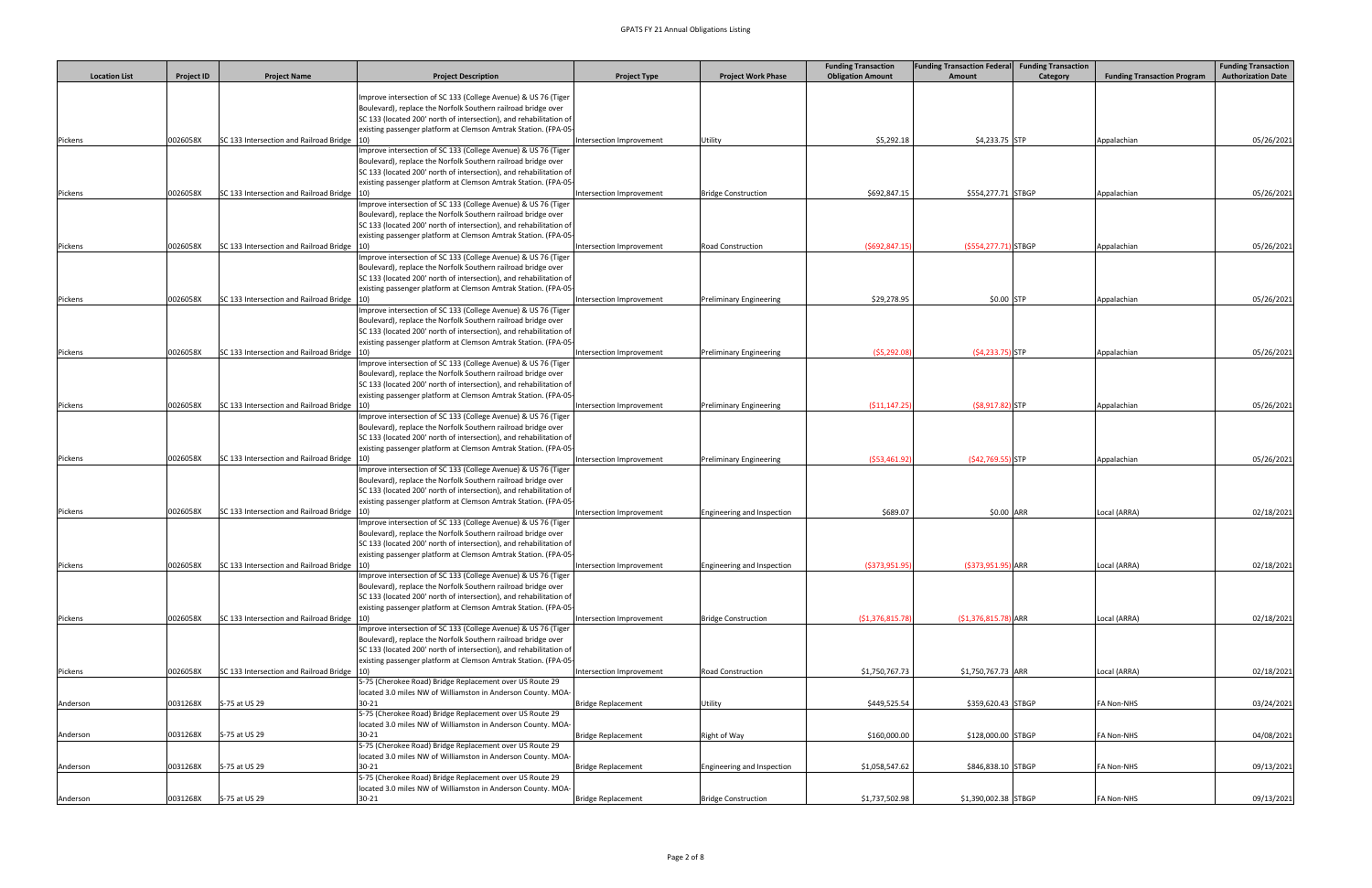|                         |                            |                                                                          |                                                                                                                             |                           |                                | <b>Funding Transaction</b> | <b>Funding Transaction Federal</b> | <b>Funding Transaction</b> |                                    | <b>Funding Transaction</b> |
|-------------------------|----------------------------|--------------------------------------------------------------------------|-----------------------------------------------------------------------------------------------------------------------------|---------------------------|--------------------------------|----------------------------|------------------------------------|----------------------------|------------------------------------|----------------------------|
| <b>Location List</b>    | <b>Project ID</b>          | <b>Project Name</b>                                                      | <b>Project Description</b>                                                                                                  | <b>Project Type</b>       | <b>Project Work Phase</b>      | <b>Obligation Amount</b>   | Amount                             | Category                   | <b>Funding Transaction Program</b> | <b>Authorization Date</b>  |
|                         |                            |                                                                          | S-75 (Cherokee Road) Bridge Replacement over US Route 29<br>located 3.0 miles NW of Williamston in Anderson County. MOA-    |                           |                                |                            |                                    |                            |                                    |                            |
| Anderson                | 0031268X                   | S-75 at US 29                                                            | $30 - 21$                                                                                                                   | Bridge Replacement        | <b>Road Construction</b>       | \$9,165,537.50             | \$7,332,430.00 STBGP               |                            | <b>FA Non-NHS</b>                  | 09/13/2021                 |
|                         |                            | Batesville Rd (S-164) (SC 14 to Roper                                    | Widening of Batesville Road from SC 14 (Pelham Road) to S-548                                                               |                           |                                |                            |                                    |                            |                                    |                            |
| Greenville              |                            | 0037686RD01 Mountain Road)                                               | (Roper Mountain Road)                                                                                                       | Widening                  | Utility                        | \$113,967.32               | \$91,173.86 STBGP                  |                            | GPATS                              | 10/27/2020                 |
|                         |                            |                                                                          |                                                                                                                             |                           |                                |                            |                                    |                            |                                    |                            |
| Greenville              |                            | Batesville Rd (S-164) (SC 14 to Roper<br>0037686RD01 Mountain Road)      | Widening of Batesville Road from SC 14 (Pelham Road) to S-548<br>(Roper Mountain Road)                                      | Widening                  | Utility                        | \$16,000.00                | \$12,800.00 STP                    |                            | <b>GPATS</b>                       | 10/27/2020                 |
|                         |                            |                                                                          |                                                                                                                             |                           |                                |                            |                                    |                            |                                    |                            |
| Greenville              |                            | Batesville Rd (S-164) (SC 14 to Roper<br>0037686RD01 Mountain Road)      | Widening of Batesville Road from SC 14 (Pelham Road) to S-548<br>(Roper Mountain Road)                                      | Widening                  | Engineering and Inspection     | \$1,786,742.27             | \$1,429,393.82 STBGP               |                            | <b>GPATS</b>                       | 02/25/2021                 |
|                         |                            |                                                                          |                                                                                                                             |                           |                                |                            |                                    |                            |                                    |                            |
|                         |                            | Batesville Rd (S-164) (SC 14 to Roper<br>0037686RD01 Mountain Road)      | <b>Nidening of Batesville Road from SC 14 (Pelham Road) to S-548</b><br>(Roper Mountain Road)                               | Widening                  |                                | \$16,663.83                | \$13,331.06 STBGP                  |                            | GPATS                              | 02/25/2021                 |
| Greenville              |                            |                                                                          |                                                                                                                             |                           | Engineering and Inspection     |                            |                                    |                            |                                    |                            |
|                         |                            | Batesville Rd (S-164) (SC 14 to Roper                                    | Widening of Batesville Road from SC 14 (Pelham Road) to S-548                                                               |                           |                                |                            |                                    |                            |                                    |                            |
| Greenville              |                            | 0037686RD01 Mountain Road)                                               | (Roper Mountain Road)                                                                                                       | Widening                  | Engineering and Inspection     | \$68,343.51                | \$54,674.81 STBGP                  |                            | GPATS                              | 03/24/2021                 |
|                         |                            | Batesville Rd (S-164) (SC 14 to Roper                                    | Widening of Batesville Road from SC 14 (Pelham Road) to S-548                                                               |                           |                                |                            |                                    |                            |                                    |                            |
| Greenville              |                            | 0037686RD01 Mountain Road)                                               | (Roper Mountain Road)                                                                                                       | Widening                  | <b>Road Construction</b>       | \$53,461.94                | \$42,769.55 STP                    |                            | GPATS                              | 06/01/2021                 |
|                         |                            | Batesville Rd (S-164) (SC 14 to Roper                                    | Widening of Batesville Road from SC 14 (Pelham Road) to S-548                                                               |                           |                                |                            |                                    |                            |                                    |                            |
| Greenville              |                            | 0037686RD01 Mountain Road)                                               | (Roper Mountain Road)                                                                                                       | Widening                  | <b>Road Construction</b>       | \$47,538.06                | \$38,030.45 STBGP                  |                            | GPATS                              | 06/01/2021                 |
|                         |                            | Batesville Rd (S-164) (SC 14 to Roper                                    | Widening of Batesville Road from SC 14 (Pelham Road) to S-548                                                               |                           |                                |                            |                                    |                            |                                    |                            |
| Greenville              |                            | 0037686RD01 Mountain Road)                                               | (Roper Mountain Road)                                                                                                       | Widening                  | <b>Road Construction</b>       | \$160,870.00               | \$128,696.00 STBGP                 |                            | <b>GPATS</b>                       | 08/10/2021                 |
|                         |                            | Batesville Rd (S-164) (SC 14 to Roper                                    | Widening of Batesville Road from SC 14 (Pelham Road) to S-548                                                               |                           |                                |                            |                                    |                            |                                    |                            |
| Greenville              |                            | 0037686RD01 Mountain Road)                                               | (Roper Mountain Road)                                                                                                       | Widening                  | <b>Road Construction</b>       | \$5,650.00                 | \$4,520.00 STBGP                   |                            | <b>GPATS</b>                       | 08/30/2021                 |
|                         |                            |                                                                          | Design Build Interchange Improvement which includes GPATS                                                                   |                           |                                |                            |                                    |                            |                                    |                            |
|                         |                            |                                                                          | ntersection Improvements at Woodruff Rd & Garlington-Miller                                                                 |                           |                                |                            |                                    |                            |                                    |                            |
| Greenville, Spartanburg |                            | 0038111RD01   I-85 @ I-385 (Design Build)                                | as well as I-85 NB Rehab from MM 47-49 & MM 54-56.                                                                          | Interchange Improvement   | <b>Other Construction</b>      | \$100,000.00               | \$100,000.00 NHP                   |                            | Widening/New Construction          | 12/29/2020                 |
|                         |                            |                                                                          | Design Build Interchange Improvement which includes GPATS                                                                   |                           |                                |                            |                                    |                            |                                    |                            |
|                         |                            |                                                                          | ntersection Improvements at Woodruff Rd & Garlington-Miller                                                                 |                           |                                |                            |                                    |                            |                                    |                            |
| Greenville, Spartanburg |                            | 0038111RD01   I-85 @ I-385 (Design Build)                                | as well as I-85 NB Rehab from MM 47-49 & MM 54-56.                                                                          | Interchange Improvement   | Engineering and Inspection     | \$4,556,403.32             | \$4,556,403.32 NHP                 |                            | Widening/New Construction          | 01/14/2021                 |
|                         |                            |                                                                          | Design Build Interchange Improvement which includes GPATS                                                                   |                           |                                |                            |                                    |                            |                                    |                            |
|                         |                            |                                                                          | ntersection Improvements at Woodruff Rd & Garlington-Miller                                                                 |                           |                                |                            |                                    |                            |                                    |                            |
| Greenville, Spartanburg |                            | 0038111RD01   I-85 @ I-385 (Design Build)                                | as well as I-85 NB Rehab from MM 47-49 & MM 54-56.<br>Extend SC 153 from US 123 to Saluda Dam Road (S-36) (MOA-4-           | Interchange Improvement   | <b>Bridge Construction</b>     | \$14,243,596.68            | \$14,243,596.68 NHP                |                            | Widening/New Construction          | 01/14/2021                 |
| Pickens                 |                            | 0039309RD01 SC 153 New Construction                                      |                                                                                                                             | <b>New Location</b>       | Engineering and Inspection     | \$155,956.97               | \$124,765.58 STBGP                 |                            | <b>GPATS</b>                       | 12/15/2020                 |
| Pickens                 |                            | 0039309RD01 SC 153 New Construction                                      | Extend SC 153 from US 123 to Saluda Dam Road (S-36) (MOA-4-                                                                 | New Location              | <b>Bridge Construction</b>     | \$923,175.71               | \$738,540.57 STBGP                 |                            | GPATS                              | 12/15/2020                 |
|                         |                            |                                                                          | Extend SC 153 from US 123 to Saluda Dam Road (S-36) (MOA-4-                                                                 |                           |                                |                            |                                    |                            |                                    |                            |
| Pickens                 |                            | 0039309RD01 SC 153 New Construction                                      | Extend SC 153 from US 123 to Saluda Dam Road (S-36) (MOA-4-                                                                 | New Location              | <b>Road Construction</b>       | \$29,271.53                | \$23,417.22 STBGP                  |                            | <b>GPATS</b>                       | 12/15/2020                 |
| Pickens                 |                            | 0039309RD01 SC 153 New Construction                                      |                                                                                                                             | <b>New Location</b>       | Engineering and Inspection     | \$395,343.79               | \$316,275.03 STBGP                 |                            | <b>GPATS</b>                       | 01/27/2021                 |
|                         |                            | 0039309RD01 SC 153 New Construction                                      | Extend SC 153 from US 123 to Saluda Dam Road (S-36) (MOA-4-                                                                 | New Location              | <b>Bridge Construction</b>     | \$197,012.84               | \$157,610.27 STBGP                 |                            | <b>GPATS</b>                       | 01/27/2021                 |
| Pickens                 |                            |                                                                          | Extend SC 153 from US 123 to Saluda Dam Road (S-36) (MOA-4-                                                                 |                           |                                |                            |                                    |                            |                                    |                            |
| Pickens                 |                            | 0039309RD01 SC 153 New Construction                                      |                                                                                                                             | New Location              | Right of Way                   | (5592, 356.63)             | (\$473,885.30) STBGP               |                            | <b>GPATS</b>                       | 01/27/2021                 |
|                         |                            | Roper Mountain Road (S-548) - Roper<br>Mountain Rd. Extension (S-547) to | Widen to 5 lanes from Roper Ext. to Blacks Drive, and 3 lanes                                                               |                           |                                |                            |                                    |                            |                                    |                            |
| Greenville              | 0041471RD01 Garlington Rd. |                                                                          | from Blacks Drive to I-85, with bike lanes and sidewalks.                                                                   | Widening                  | Utility                        | \$12,500.00                | \$10,000.00 STBGP                  |                            | GPATS                              | 03/08/2021                 |
|                         |                            | <b>Greenville County Poinsett Corridor</b>                               | Install new sidewalks, miscellaneous pedestrian furnishings,<br>lighting and landscaping along US 276 (Poinsett Highway) in |                           |                                |                            |                                    |                            |                                    |                            |
| Greenville              | P026998                    | Pedestrian and Lighting                                                  | Greenville County. (LPA 05-14)                                                                                              | Enhancement               | Engineering and Inspection     | (51.00)                    | $(50.80)$ TAP                      |                            | Areas > 200K                       | 11/06/2020                 |
|                         |                            | Greenville County Poinsett Corridor                                      | Install new sidewalks, miscellaneous pedestrian furnishings,<br>lighting and landscaping along US 276 (Poinsett Highway) in |                           |                                |                            |                                    |                            |                                    |                            |
| Greenville              | P026998                    | Pedestrian and Lighting                                                  | Greenville County. (LPA 05-14)                                                                                              | Enhancement               | <b>Road Construction</b>       | \$1.00                     | \$0.80 TAP                         |                            | Areas > 200K                       | 11/06/2020                 |
|                         |                            | S-384 Bridge Replacement over Brushy                                     | S-23-384 over Brushy Creek in Greenville County (Year 2 Off                                                                 |                           |                                |                            |                                    |                            |                                    |                            |
| Greenville              | P027845                    | Creek                                                                    | System Bridge Program)<br>Installation of 2500' of ADA compliant concrete sidewalk to                                       | <b>Bridge Replacement</b> | <b>Preliminary Engineering</b> | \$120,000.00               | \$96,000.00 STBGP                  |                            | Off-System                         | 08/26/2021                 |
|                         |                            |                                                                          | connect Powdersville Schools with adjacent subdivisions. (FPA-                                                              |                           |                                |                            |                                    |                            |                                    |                            |
| Anderson                | P028261                    | Ragsdale Road Sidewalk                                                   | 25-15 & FPA-05-19)                                                                                                          | Enhancement               | Road Construction              | \$18,000.00                | \$14,400.00 TAP                    |                            | Areas > 200K                       | 11/18/2020                 |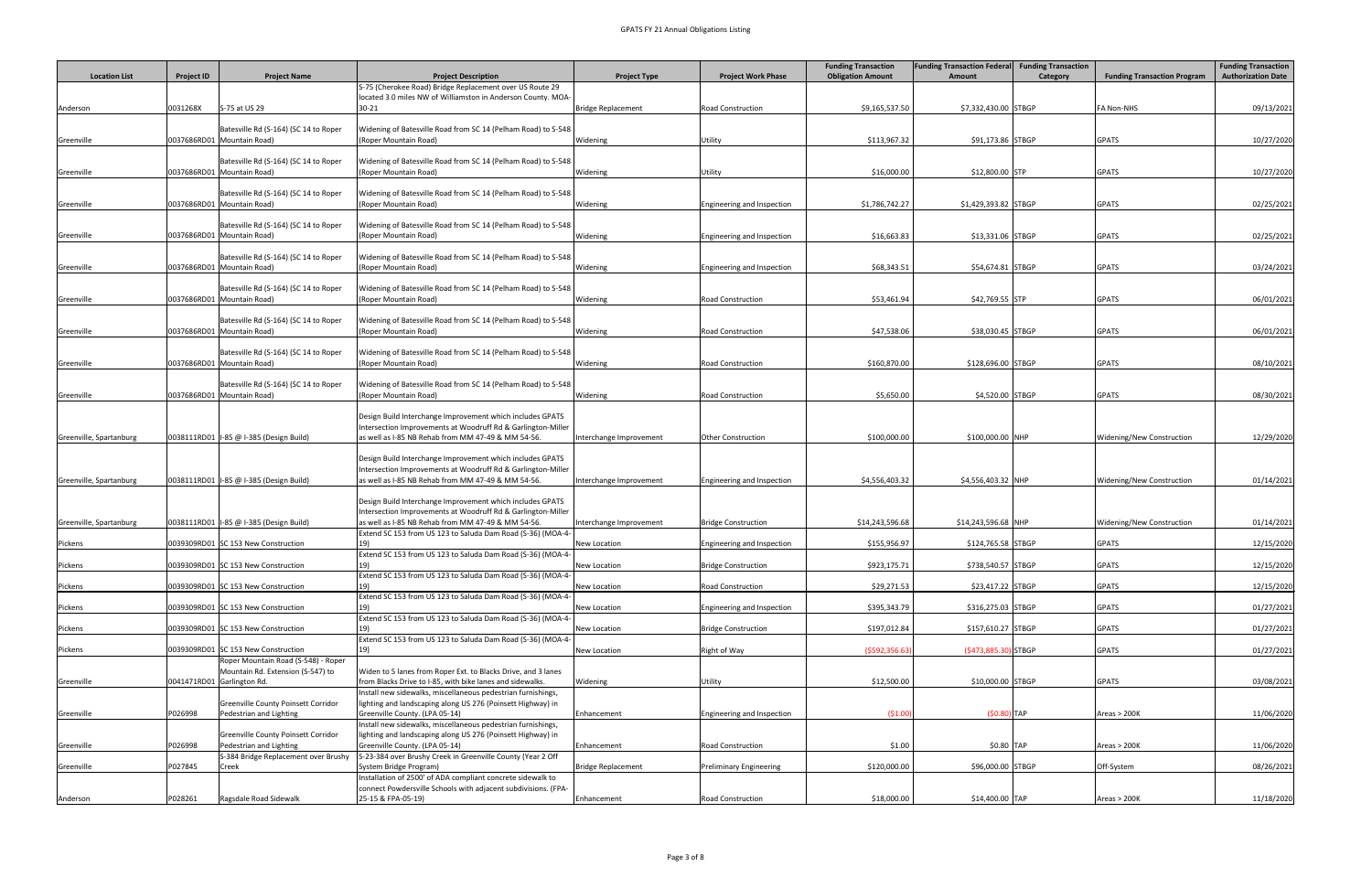|                            |                    |                                                                              |                                                                                                                                                           |                                    |                                                         | <b>Funding Transaction</b>       | <b>Funding Transaction Federal</b>             | <b>Funding Transaction</b> |                                                 | <b>Funding Transaction</b> |
|----------------------------|--------------------|------------------------------------------------------------------------------|-----------------------------------------------------------------------------------------------------------------------------------------------------------|------------------------------------|---------------------------------------------------------|----------------------------------|------------------------------------------------|----------------------------|-------------------------------------------------|----------------------------|
| <b>Location List</b>       | <b>Project ID</b>  | <b>Project Name</b>                                                          | <b>Project Description</b>                                                                                                                                | <b>Project Type</b>                | <b>Project Work Phase</b>                               | <b>Obligation Amount</b>         | Amount                                         | Category                   | <b>Funding Transaction Program</b>              | <b>Authorization Date</b>  |
|                            |                    |                                                                              | Four lane divided highway with planted median and multi-use                                                                                               |                                    |                                                         |                                  |                                                |                            |                                                 |                            |
| Greenville                 | P028743            | <b>Woodruff Road Parallel</b>                                                | path from Smith Hines Road to Verdae Boulevard.                                                                                                           | <b>New Location</b>                | <b>Preliminary Engineering</b>                          | \$1,500,000.00                   | \$1,200,000.00 STBGP                           |                            | GPATS                                           | 01/26/2021                 |
|                            |                    |                                                                              |                                                                                                                                                           |                                    |                                                         |                                  |                                                |                            |                                                 |                            |
|                            |                    |                                                                              | Four lane divided highway with planted median and multi-use                                                                                               |                                    |                                                         |                                  |                                                |                            |                                                 |                            |
| Greenville                 | P028743            | <b>Woodruff Road Parallel</b>                                                | path from Smith Hines Road to Verdae Boulevard.                                                                                                           | <b>New Location</b>                | <b>Preliminary Engineering</b>                          | \$473,918.94                     | \$379,135.15 OAF                               |                            | GPATS                                           | 05/26/2021                 |
|                            |                    |                                                                              | Four lane divided highway with planted median and multi-use                                                                                               |                                    |                                                         |                                  |                                                |                            |                                                 |                            |
| Greenville                 | P028743            | <b>Woodruff Road Parallel</b>                                                | path from Smith Hines Road to Verdae Boulevard.                                                                                                           | <b>New Location</b>                | <b>Preliminary Engineering</b>                          | \$26,081.06                      | \$20,864.85 STBGP                              |                            | GPATS                                           | 05/26/2021                 |
|                            |                    |                                                                              |                                                                                                                                                           |                                    |                                                         |                                  |                                                |                            |                                                 |                            |
| Anderson                   | P028744            | SC 153 Improvements                                                          | Intersection improvement along SC 153 at S-143 (River Road)                                                                                               | Corridor Improvement               | Utility                                                 | \$45,720.68                      | \$36,576.54 STBGP                              |                            | <b>GPATS</b>                                    | 03/10/2021                 |
| Anderson                   | P028744            | SC 153 Improvements                                                          | Intersection improvement along SC 153 at S-143 (River Road)                                                                                               | Corridor Improvement               | Utility                                                 | \$17,430.30                      | \$13,944.24 STBGP                              |                            | <b>GPATS</b>                                    | 03/10/2021                 |
|                            |                    |                                                                              |                                                                                                                                                           |                                    |                                                         |                                  |                                                |                            |                                                 |                            |
| Anderson                   | P028744            | SC 153 Improvements                                                          | Intersection improvement along SC 153 at S-143 (River Road)                                                                                               | Corridor Improvement               | Engineering and Inspection                              | \$75,000.00                      | \$60,000.00 STBGP                              |                            | <b>GPATS</b>                                    | 09/07/2021                 |
|                            |                    |                                                                              |                                                                                                                                                           |                                    |                                                         |                                  |                                                |                            |                                                 |                            |
| Anderson, Greenville,      |                    | I-85 - Corridor Management Plan -<br>Anderson, Greenville, Spartanburg       | Review of the I-85 corridor between Exits 34-44 and 68-80 to<br>look TMD options, Modal options, Operational and Capacity                                 |                                    |                                                         |                                  |                                                |                            |                                                 |                            |
| Spartanburg                | P029159            | County                                                                       | Improvements                                                                                                                                              | Planning & Research                | Planning                                                | ( \$45,453.40                    | $( $36, 362.73)$ STP                           |                            | Metro PL                                        | 04/13/2021                 |
|                            |                    |                                                                              |                                                                                                                                                           |                                    |                                                         |                                  |                                                |                            |                                                 |                            |
|                            |                    | I-85 - Corridor Management Plan -                                            | Review of the I-85 corridor between Exits 34-44 and 68-80 to                                                                                              |                                    |                                                         |                                  |                                                |                            |                                                 |                            |
| Anderson, Greenville,      |                    | Anderson, Greenville, Spartanburg                                            | look TMD options, Modal options, Operational and Capacity                                                                                                 |                                    |                                                         |                                  |                                                |                            |                                                 |                            |
| Spartanburg<br>Greenville  | P029159<br>P029951 | County<br>2017 NHS Federal Aid State Program                                 | Improvements<br>2017 NHS Federal Aid State Program                                                                                                        | Planning & Research<br>Resurfacing | Planning<br>Engineering and Inspection                  | (\$1,350,000.00<br>(5497,053.89) | $($1,080,000.00)$ NHP<br>$( $397, 643.15)$ NHP |                            | Widening/New Construction<br>Non-Interstate NHS | 04/13/2021<br>05/05/2021   |
| Greenville                 | P029951            | 2017 NHS Federal Aid State Program                                           | 2017 NHS Federal Aid State Program                                                                                                                        | Resurfacing                        | <b>Road Construction</b>                                | ( \$810, 841.7)                  | $(5648, 673.39)$ NHP                           |                            | Non-Interstate NHS                              | 05/05/2021                 |
|                            |                    | City of Spartanburg Traffic Signal                                           |                                                                                                                                                           |                                    |                                                         |                                  |                                                |                            |                                                 |                            |
|                            |                    | Systems - SC 101 @ I-85 Traffic                                              | Traffic Signal Improvements along SC 101 system, including                                                                                                |                                    |                                                         |                                  |                                                |                            |                                                 |                            |
| Spartanburg<br>Spartanburg | P029988<br>P030010 | Responsive/Retime<br>2017 Federal Aid Primary Program                        | installation of advanced traffic signal system<br>FA Rehab in Spartanburg County                                                                          | Signal<br>Resurfacing              | <b>Other Construction</b><br>Engineering and Inspection | (575,000.00)<br>\$50,349.85      | (\$75,000.00) STBGP<br>\$40,279.87 NHP         |                            | <b>SPATS</b><br>Non-Interstate NHS              | 07/22/2021<br>05/26/2021   |
| Spartanburg                | P030010            | 2017 Federal Aid Primary Program                                             | FA Rehab in Spartanburg County                                                                                                                            | Resurfacing                        | <b>Road Construction</b>                                | ( \$59,769.47                    | $(547,815.59)$ NHP                             |                            | Non-Interstate NHS                              | 05/26/2021                 |
|                            |                    | Butler Road (S-107) (Bridges Road to US                                      | Reconstruct existing 3 lane roadway with curb and gutter, bike                                                                                            |                                    |                                                         |                                  |                                                |                            |                                                 |                            |
| Greenville                 | P030553            | 276)                                                                         | lanes and sidewalks.                                                                                                                                      | Corridor Improvement               | Railroad                                                | \$15,668.00                      | \$12,534.40 STBGP                              |                            | <b>GPATS</b>                                    | 03/24/2021                 |
|                            |                    | Butler Road (S-107) (Bridges Road to US                                      | Reconstruct existing 3 lane roadway with curb and gutter, bike                                                                                            |                                    |                                                         |                                  |                                                |                            |                                                 |                            |
| Greenville                 | P030553            | 276)                                                                         | lanes and sidewalks.<br>Intersection improvement in the Town of Central to include                                                                        | Corridor Improvement               | <b>Preliminary Engineering</b>                          | \$700,000.00                     | \$560,000.00 OAF                               |                            | GPATS                                           | 09/03/2021                 |
|                            |                    | SC Hwy 93 (E Main St) & Clayton St                                           | addition of a left turn lane on SC 93 and realignment of Clayton                                                                                          |                                    |                                                         |                                  |                                                |                            |                                                 |                            |
| Pickens                    | P030611            | Intersection Improvement                                                     | St (FPA-4-17)                                                                                                                                             | Intersection Improvement           | Engineering and Inspection                              | ( \$11,642.02                    | $$0.00$ STF                                    |                            | Local                                           | 10/09/2020                 |
|                            |                    |                                                                              | Intersection improvement in the Town of Central to include                                                                                                |                                    |                                                         |                                  |                                                |                            |                                                 |                            |
| Pickens                    | P030611            | SC Hwy 93 (E Main St) & Clayton St<br>Intersection Improvement               | addition of a left turn lane on SC 93 and realignment of Clayton<br>St (FPA-4-17)                                                                         | Intersection Improvement           | <b>Road Construction</b>                                | ( \$15,906.57                    | $$0.00$ STF                                    |                            |                                                 | 10/09/2020                 |
|                            |                    |                                                                              | Intersection improvement in the Town of Central to include                                                                                                |                                    |                                                         |                                  |                                                |                            | Local                                           |                            |
|                            |                    | SC Hwy 93 (E Main St) & Clayton St                                           | addition of a left turn lane on SC 93 and realignment of Clayton                                                                                          |                                    |                                                         |                                  |                                                |                            |                                                 |                            |
| Pickens                    | P030611            | Intersection Improvement                                                     | St (FPA-4-17)                                                                                                                                             | Intersection Improvement           | Right of Way                                            | (52, 278.14)                     | $$0.00$ STF                                    |                            | Local                                           | 10/09/2020                 |
|                            |                    | SC Hwy 93 (E Main St) & Clayton St                                           | Intersection improvement in the Town of Central to include<br>addition of a left turn lane on SC 93 and realignment of Clayton                            |                                    |                                                         |                                  |                                                |                            |                                                 |                            |
| Pickens                    | P030611            | Intersection Improvement                                                     | St (FPA-4-17)                                                                                                                                             | Intersection Improvement           | <b>Preliminary Engineering</b>                          | (51,819.78)                      | $$0.00$ STF                                    |                            | Local                                           | 10/09/2020                 |
|                            |                    |                                                                              |                                                                                                                                                           |                                    |                                                         |                                  |                                                |                            |                                                 |                            |
|                            |                    | Section/Corridor Improvements - S-279                                        |                                                                                                                                                           |                                    |                                                         |                                  |                                                |                            |                                                 |                            |
| Greenville                 | P030817            | (Reid School Rd) MP 2.60 to MP 3.10                                          | S-279 Safety Improvements MOA-6-21                                                                                                                        | Safety Improvement                 | Engineering and Inspection                              | \$83,264.01                      | \$74,937.61 HSP                                |                            | Safety Improvements                             | 12/22/2020                 |
|                            |                    | Section/Corridor Improvements - S-279                                        |                                                                                                                                                           |                                    |                                                         |                                  |                                                |                            |                                                 |                            |
| Greenville                 | P030817            | (Reid School Rd) MP 2.60 to MP 3.10                                          | S-279 Safety Improvements MOA-6-21                                                                                                                        | Safety Improvement                 | <b>Road Construction</b>                                | \$857,619.29                     | \$771,857.36 HSP                               |                            | Safety Improvements                             | 12/22/2020                 |
|                            |                    |                                                                              |                                                                                                                                                           |                                    |                                                         |                                  |                                                |                            |                                                 |                            |
|                            |                    | Section/Corridor Improvements - S-279                                        |                                                                                                                                                           |                                    |                                                         |                                  |                                                |                            |                                                 |                            |
| Greenville                 | P030817            | (Reid School Rd) MP 2.60 to MP 3.10                                          | S-279 Safety Improvements MOA-6-21                                                                                                                        | Safety Improvement                 | Utility                                                 | \$135,720.72                     | \$122,148.65 HSP                               |                            | Safety Improvements                             | 02/10/2021                 |
|                            |                    | Section/Corridor Improvements - S-279                                        |                                                                                                                                                           |                                    |                                                         |                                  |                                                |                            |                                                 |                            |
| Greenville                 | P030817            | (Reid School Rd) MP 2.60 to MP 3.10                                          | S-279 Safety Improvements MOA-6-21                                                                                                                        | Safety Improvement                 | Engineering and Inspection                              | \$27,087.33                      | \$24,378.60 HSP                                |                            | Safety Improvements                             | 07/16/2021                 |
|                            |                    |                                                                              |                                                                                                                                                           |                                    |                                                         |                                  |                                                |                            |                                                 |                            |
| Greenville                 | P030817            | Section/Corridor Improvements - S-279<br>(Reid School Rd) MP 2.60 to MP 3.10 | S-279 Safety Improvements MOA-6-21                                                                                                                        | Safety Improvement                 | <b>Road Construction</b>                                | \$278,999.51                     | \$251,099.56 HSP                               |                            | Safety Improvements                             | 07/16/2021                 |
|                            |                    | Intersection Improvements- US 29 @ S-                                        |                                                                                                                                                           |                                    |                                                         |                                  |                                                |                            |                                                 |                            |
|                            |                    |                                                                              | 146 (Bowlan Rd)/S-331 (Old Williamston Close Segment, realign routes, consolidate driveways, and                                                          |                                    |                                                         |                                  |                                                |                            |                                                 |                            |
| Anderson                   | P030834            | Rd)                                                                          | install a traffic signal near the Anderson Jockey Lot                                                                                                     | Intersection Improvement           | <b>Preliminary Engineering</b>                          | \$150,000.00                     | \$120,000.00 OAF                               |                            | Appalachian                                     | 09/20/2021                 |
|                            |                    | Intersection Improvements- US 29 @ S-                                        |                                                                                                                                                           |                                    |                                                         |                                  |                                                |                            |                                                 |                            |
| Anderson                   | P030834            |                                                                              | 146 (Bowlan Rd)/S-331 (Old Williamston Close Segment, realign routes, consolidate driveways, and<br>install a traffic signal near the Anderson Jockey Lot | Intersection Improvement           | <b>Preliminary Engineering</b>                          | (\$150,000.00                    | $(S120,000.00)$ STBGP                          |                            | Appalachian                                     | 09/20/2021                 |
| Laurens                    | P031891            | 2017 Interstate OGFC                                                         | I-385 Preservation (MP 14.60 - 22.62)                                                                                                                     | Preservation                       | Engineering and Inspection                              | (5452,834.08)                    | $(5407,550.63)$ NHP                            |                            | Interstates                                     | 10/16/2020                 |
| Laurens                    | P031891            | 2017 Interstate OGFC                                                         | I-385 Preservation (MP 14.60 - 22.62)                                                                                                                     | Preservation                       | <b>Road Construction</b>                                | $($ \$824,006.5                  | (\$741,605.86) NHP                             |                            | Interstates                                     | 10/16/2020                 |
|                            |                    |                                                                              |                                                                                                                                                           |                                    |                                                         |                                  |                                                |                            |                                                 |                            |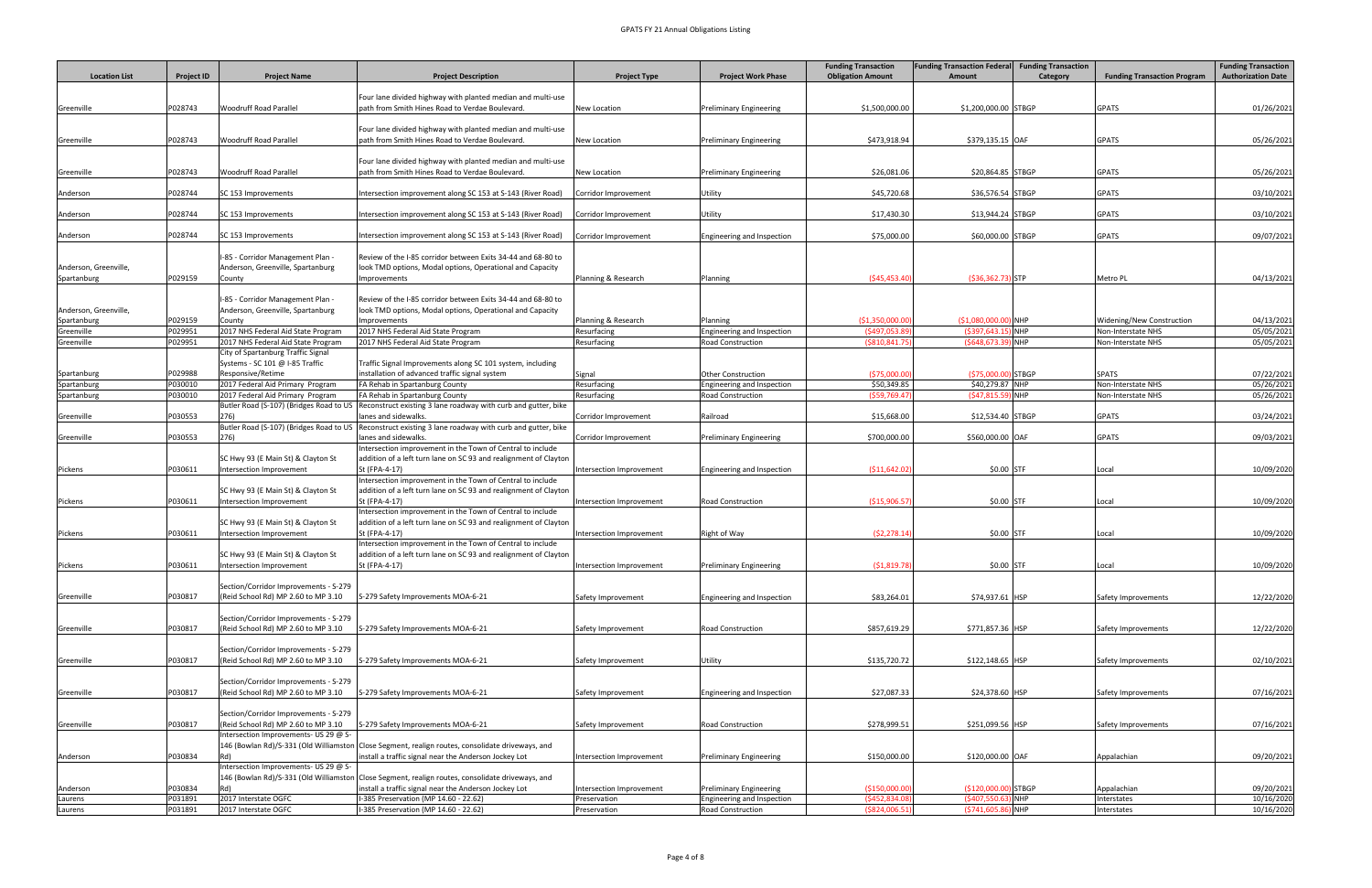|                                                        |                   |                                                                  |                                                                                                                                                       |                           |                                | <b>Funding Transaction</b> | <b>Funding Transaction Federal</b> | <b>Funding Transaction</b> |                                    | <b>Funding Transaction</b> |
|--------------------------------------------------------|-------------------|------------------------------------------------------------------|-------------------------------------------------------------------------------------------------------------------------------------------------------|---------------------------|--------------------------------|----------------------------|------------------------------------|----------------------------|------------------------------------|----------------------------|
| <b>Location List</b>                                   | <b>Project ID</b> | <b>Project Name</b>                                              | <b>Project Description</b>                                                                                                                            | <b>Project Type</b>       | <b>Project Work Phase</b>      | <b>Obligation Amount</b>   | Amount                             | <b>Category</b>            | <b>Funding Transaction Program</b> | <b>Authorization Date</b>  |
|                                                        |                   |                                                                  | Install Concrete sidewalk on Minor Street(L-390) from West                                                                                            |                           |                                |                            |                                    |                            |                                    |                            |
| Anderson                                               | P032168           | Town of Williamston Sidewalk                                     | Main Street to the top of the hill prior to culvert at ball fields.<br>(FPA 13-17)                                                                    | Enhancement               | Engineering and Inspection     | (52,328.00)                | $( $1,862.40]$ TAP                 |                            | Areas > 200K                       | 06/01/2021                 |
|                                                        |                   |                                                                  | Install Concrete sidewalk on Minor Street(L-390) from West                                                                                            |                           |                                |                            |                                    |                            |                                    |                            |
|                                                        |                   |                                                                  | Main Street to the top of the hill prior to culvert at ball fields.                                                                                   |                           |                                |                            |                                    |                            |                                    |                            |
| Anderson                                               | P032168           | Town of Williamston Sidewalk                                     | (FPA 13-17)<br>Install Concrete sidewalk on Minor Street(L-390) from West                                                                             | Enhancement               | <b>Road Construction</b>       | (548, 130.01)              | $(S38,504.02)$ TAP                 |                            | Areas > 200K                       | 06/01/2021                 |
|                                                        |                   |                                                                  | Main Street to the top of the hill prior to culvert at ball fields.                                                                                   |                           |                                |                            |                                    |                            |                                    |                            |
| Anderson                                               | P032168           | Town of Williamston Sidewalk                                     | (FPA 13-17)                                                                                                                                           | Enhancement               | <b>Preliminary Engineering</b> | (55,948.6)                 | $(54, 758.89)$ TAP                 |                            | Areas > 200K                       | 06/01/2021                 |
|                                                        |                   |                                                                  | Replace Bridge Decks at SC 20 over Southern Railroad and                                                                                              |                           |                                |                            |                                    |                            |                                    |                            |
| Greenville                                             | P032240           | SC 20 Bridge Deck Replacements                                   | Seaboard Coast Line Railroad in Greenville County<br>Replace Bridge Decks at SC 20 over Southern Railroad and                                         | <b>Bridge Maintenance</b> | Engineering and Inspection     | \$97,315.20                | \$77,852.15 STBGP                  |                            | <b>Bridge Rehab</b>                | 09/03/2021                 |
| Greenville                                             | P032240           | SC 20 Bridge Deck Replacements                                   | Seaboard Coast Line Railroad in Greenville County                                                                                                     | <b>Bridge Maintenance</b> | Engineering and Inspection     | (551,992.59)               | \$0.00 STF                         |                            | <b>Bridge Rehab</b>                | 09/03/2021                 |
|                                                        |                   |                                                                  | Replace Bridge Decks at SC 20 over Southern Railroad and                                                                                              |                           |                                |                            |                                    |                            |                                    |                            |
| Greenville                                             | P032240           | SC 20 Bridge Deck Replacements                                   | Seaboard Coast Line Railroad in Greenville County<br>Replace Bridge Decks at SC 20 over Southern Railroad and                                         | <b>Bridge Maintenance</b> | Railroad                       | \$923.72                   | \$738.97 STBGP                     |                            | <b>Bridge Rehab</b>                | 09/03/2021                 |
| Greenville                                             | P032240           | SC 20 Bridge Deck Replacements                                   | Seaboard Coast Line Railroad in Greenville County                                                                                                     | <b>Bridge Maintenance</b> | Railroad                       | (566, 115.1)               | \$0.00 STF                         |                            | <b>Bridge Rehab</b>                | 09/03/2021                 |
|                                                        |                   |                                                                  | Replace Bridge Decks at SC 20 over Southern Railroad and                                                                                              |                           |                                |                            |                                    |                            |                                    |                            |
| Greenville                                             | P032240           | SC 20 Bridge Deck Replacements                                   | Seaboard Coast Line Railroad in Greenville County                                                                                                     | <b>Bridge Maintenance</b> | <b>Bridge Construction</b>     | ( \$35, 347.83)            | \$0.00 STF                         |                            | <b>Bridge Rehab</b>                | 09/03/2021                 |
| Greenville                                             | P032240           | SC 20 Bridge Deck Replacements                                   | Replace Bridge Decks at SC 20 over Southern Railroad and<br>Seaboard Coast Line Railroad in Greenville County                                         | <b>Bridge Maintenance</b> | <b>Bridge Construction</b>     | ( \$102,756.13             | (\$82,204.90) STBGP                |                            | <b>Bridge Rehab</b>                | 09/03/2021                 |
|                                                        |                   |                                                                  | Replace Bridge Decks at SC 20 over Southern Railroad and                                                                                              |                           |                                |                            |                                    |                            |                                    |                            |
| Greenville                                             | P032240           | SC 20 Bridge Deck Replacements                                   | Seaboard Coast Line Railroad in Greenville County                                                                                                     | <b>Bridge Maintenance</b> | <b>Preliminary Engineering</b> | ( \$16,774.42              | (\$13,419.52) STBGP                |                            | <b>Bridge Rehab</b>                | 09/03/2021                 |
|                                                        |                   |                                                                  | INFRASTRUCTURE - VAR LOCS STONE ACADEMY (1.5 MI)<br>ntersection improvements along Randall Street (OS), Townes                                        |                           |                                |                            |                                    |                            |                                    |                            |
|                                                        |                   |                                                                  | Street (OS), Wilton Street (OS), and Croft Street (OS) including                                                                                      |                           |                                |                            |                                    |                            |                                    |                            |
|                                                        |                   |                                                                  | constructing a raised intersection, high visibility crosswalks,                                                                                       |                           |                                |                            |                                    |                            |                                    |                            |
| Greenville                                             | P032272           | Stone Academy Safe Routes to School                              | mproved signing,                                                                                                                                      | Safety Improvement        | <b>Road Construction</b>       | \$1,888.48                 | \$1,888.48 SRS                     |                            | Safe Routes to School              | 01/27/2021                 |
| Greenville                                             | P033665           | (West Butler Rd) (Mauldin)                                       | Traffic Signal Retiming Corridor - US 276 Type 1 Signal System Improvement Project (Retiming) on W<br>Butler Signal System (US 276-Mauldin) 5 signals | Signal                    | Other Construction             | (526, 188.00)              | $($26,188.00)$ STBGP               |                            | <b>GPATS</b>                       | 02/24/2021                 |
|                                                        |                   | Traffic Signal Retiming Corridor - SC 93                         | Type 1 Signal System Improvements along SC 93 at 4 signals in                                                                                         |                           |                                |                            |                                    |                            |                                    |                            |
| Pickens                                                | P033666           | (Clemson)                                                        | Pickens County                                                                                                                                        | Signal                    | <b>Other Construction</b>      | ( \$120,000.00]            | (\$120,000.00) STBGP               |                            | GPATS                              | 11/17/2020                 |
| Abbeville, Anderson, Edgefield,                        |                   |                                                                  |                                                                                                                                                       |                           |                                |                            |                                    |                            |                                    |                            |
| Greenwood, Laurens,                                    |                   |                                                                  | Install rumble stripes and/or profile thermo to various roads in                                                                                      |                           |                                |                            |                                    |                            |                                    |                            |
| McCormick, Newberry, Saluda                            | P036759           | 2018 Rumble Stripes District 2                                   | District 2                                                                                                                                            | <b>Pavement Markings</b>  | Engineering and Inspection     | (598, 946.02)              | $(598, 946.02)$ HSP                |                            | Safety Improvements                | 04/08/2021                 |
|                                                        |                   |                                                                  |                                                                                                                                                       |                           |                                |                            |                                    |                            |                                    |                            |
| Abbeville, Anderson, Edgefield,<br>Greenwood, Laurens, |                   |                                                                  | nstall rumble stripes and/or profile thermo to various roads in                                                                                       |                           |                                |                            |                                    |                            |                                    |                            |
| McCormick, Newberry, Saluda                            | P036759           | 2018 Rumble Stripes District 2                                   | District 2                                                                                                                                            | <b>Pavement Markings</b>  | <b>Road Construction</b>       | (5268,798.03)              | $( $268, 798.03)$ HSP              |                            | Safety Improvements                | 04/08/2021                 |
|                                                        |                   |                                                                  |                                                                                                                                                       |                           |                                |                            |                                    |                            |                                    |                            |
| Abbeville, Anderson, Edgefield,<br>Greenwood, Laurens, |                   |                                                                  | nstall rumble stripes and/or profile thermo to various roads in                                                                                       |                           |                                |                            |                                    |                            |                                    |                            |
| McCormick, Newberry, Saluda                            | P036759           | 2018 Rumble Stripes District 2                                   | District 2                                                                                                                                            | <b>Pavement Markings</b>  | <b>Preliminary Engineering</b> | ( \$25,000.00]             | $(S25,000.00)$ HSP                 |                            | Safety Improvements                | 04/08/2021                 |
|                                                        |                   | <b>Clemson University Biking &amp; Walking</b>                   | 1.3 mile bike/ped trail along W. Queen Street just south of City                                                                                      |                           |                                |                            |                                    |                            |                                    |                            |
| Pickens                                                | P036945           | <b>Trail</b><br>Clemson University Biking & Walking              | of Clemson. FPA 04-18<br>1.3 mile bike/ped trail along W. Queen Street just south of City                                                             | Enhancement               | <b>Preliminary Engineering</b> | \$135,179.70               | \$0.00 TAP                         |                            | Areas > 5K & < 200K                | 03/23/2021                 |
| Pickens                                                | P036945           |                                                                  | of Clemson. FPA 04-18                                                                                                                                 | Enhancement               | <b>Preliminary Engineering</b> | (5500,000.0)               | (\$400,000.00) TAP                 |                            | Areas > 5K & < 200K                | 03/23/2021                 |
|                                                        |                   | Section/Corridor Improvements - US 25                            |                                                                                                                                                       |                           |                                |                            |                                    |                            |                                    |                            |
| Greenville                                             | P037190           | I-85 to S-782 (Lily St)                                          | Section Improvements along US 25                                                                                                                      | Safety Improvement        | Engineering and Inspection     | \$224,983.95               | \$202,485.55 HSP                   |                            | Safety Improvements                | 09/13/2021                 |
| Greenville                                             | P037190           | Section/Corridor Improvements - US 25<br>I-85 to S-782 (Lily St) | Section Improvements along US 25                                                                                                                      | Safety Improvement        | <b>Road Construction</b>       | \$2,317,334.63             | \$2,085,601.17 HSP                 |                            | Safety Improvements                | 09/13/2021                 |
|                                                        |                   | S-140 over Shoal Creek Bridge                                    | S-140 (Hunts Bridge Road) over Shoal Creek Bridge                                                                                                     |                           |                                |                            |                                    |                            |                                    |                            |
| Pickens                                                | P037693           | Replacement                                                      | Replacement MOA-15-21                                                                                                                                 | <b>Bridge Replacement</b> | <b>Preliminary Engineering</b> | \$50,000.00                | \$40,000.00 STBGP                  |                            | Off-System                         | 12/21/2020                 |
| Pickens                                                | P037693           | S-140 over Shoal Creek Bridge                                    | S-140 (Hunts Bridge Road) over Shoal Creek Bridge<br>Replacement MOA-15-21                                                                            | <b>Bridge Replacement</b> |                                | \$10,000.00                | \$8,000.00 STBGP                   |                            |                                    | 06/03/2021                 |
|                                                        |                   | Replacement<br>S-140 over Shoal Creek Bridge                     | S-140 (Hunts Bridge Road) over Shoal Creek Bridge                                                                                                     |                           | <b>Preliminary Engineering</b> |                            |                                    |                            | Off-System                         |                            |
| Pickens                                                | P037693           | Replacement                                                      | Replacement MOA-15-21                                                                                                                                 | <b>Bridge Replacement</b> | Engineering and Inspection     | \$114,183.21               | \$91,346.57 STBGP                  |                            | Off-System                         | 06/23/2021                 |
|                                                        |                   | S-140 over Shoal Creek Bridge                                    | S-140 (Hunts Bridge Road) over Shoal Creek Bridge                                                                                                     |                           |                                |                            |                                    |                            |                                    |                            |
| Pickens                                                | P037693           | Replacement<br>S-140 over Shoal Creek Bridge                     | Replacement MOA-15-21<br>S-140 (Hunts Bridge Road) over Shoal Creek Bridge                                                                            | <b>Bridge Replacement</b> | <b>Bridge Construction</b>     | \$308,855.66               | \$247,084.53 STBGP                 |                            | Off-System                         | 06/23/2021                 |
| Pickens                                                | P037693           | Replacement                                                      | Replacement MOA-15-21                                                                                                                                 | <b>Bridge Replacement</b> | <b>Road Construction</b>       | \$867,231.44               | \$693,785.15 STBGP                 |                            | Off-System                         | 06/23/2021                 |
|                                                        |                   | S-140 over Shoal Creek Bridge                                    | S-140 (Hunts Bridge Road) over Shoal Creek Bridge                                                                                                     |                           |                                |                            |                                    |                            |                                    |                            |
| Pickens                                                | P037693           | Replacement                                                      | Replacement MOA-15-21                                                                                                                                 | <b>Bridge Replacement</b> | Engineering and Inspection     | \$22,565.29                | \$18,052.23 STBGP                  |                            | Off-System                         | 09/07/2021                 |
| Pickens                                                | P037693           | S-140 over Shoal Creek Bridge<br>Replacement                     | S-140 (Hunts Bridge Road) over Shoal Creek Bridge<br>Replacement MOA-15-21                                                                            | <b>Bridge Replacement</b> | <b>Bridge Construction</b>     | \$204,283.13               | \$163,426.50 STBGP                 |                            | Off-System                         | 09/07/2021                 |
|                                                        |                   | S-140 over Shoal Creek Bridge                                    | S-140 (Hunts Bridge Road) over Shoal Creek Bridge                                                                                                     |                           |                                |                            |                                    |                            |                                    |                            |
| Pickens                                                | P037693           | Replacement                                                      | Replacement MOA-15-21                                                                                                                                 | <b>Bridge Replacement</b> | <b>Road Construction</b>       | \$28,139.33                | $$22,511.46$ STBGP                 |                            | Off-System                         | 09/07/2021                 |
|                                                        | P037696           | S-250 over Doddies Creek Bridge                                  | S-250 (Hester Store Road) over Doddies Creek bridge<br>replacement MOA-16-21                                                                          | <b>Bridge Replacement</b> |                                | \$50,000.00                |                                    |                            |                                    |                            |
| Pickens                                                |                   | Replacement                                                      |                                                                                                                                                       |                           | <b>Preliminary Engineering</b> |                            | \$40,000.00 STBGP                  |                            | Off-System                         | 11/24/2020                 |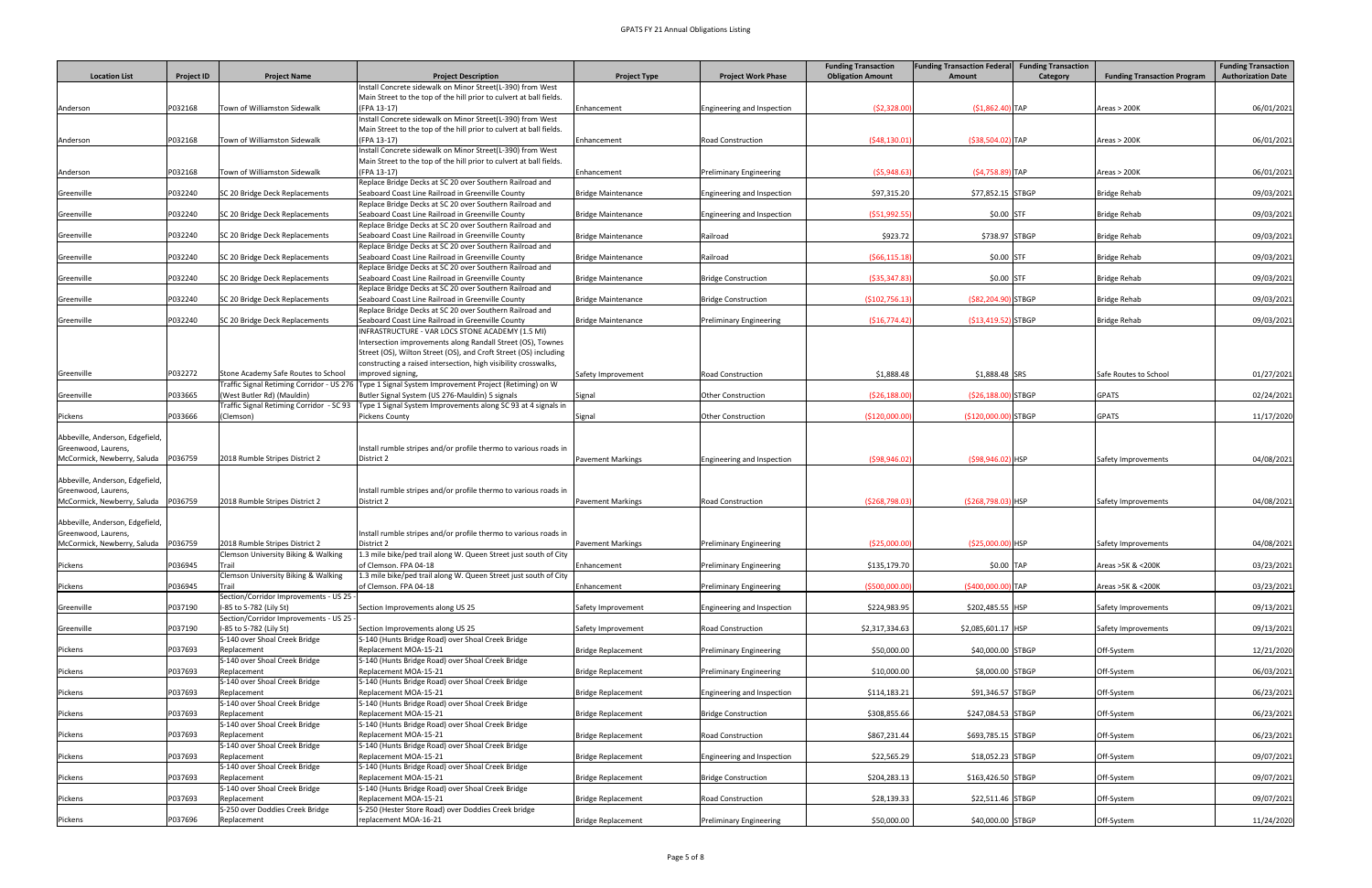| <b>Location List</b>                                 | <b>Project ID</b>  | <b>Project Name</b>                                             | <b>Project Description</b>                                                                                              | <b>Project Type</b>                      | <b>Project Work Phase</b>                                        | <b>Funding Transaction</b><br><b>Obligation Amount</b> | <b>Funding Transaction Federal</b><br>Amount | <b>Funding Transaction</b><br>Category | <b>Funding Transaction Program</b>         | <b>Funding Transaction</b><br><b>Authorization Date</b> |
|------------------------------------------------------|--------------------|-----------------------------------------------------------------|-------------------------------------------------------------------------------------------------------------------------|------------------------------------------|------------------------------------------------------------------|--------------------------------------------------------|----------------------------------------------|----------------------------------------|--------------------------------------------|---------------------------------------------------------|
|                                                      |                    | S-250 over Doddies Creek Bridge                                 | S-250 (Hester Store Road) over Doddies Creek bridge                                                                     |                                          |                                                                  |                                                        |                                              |                                        |                                            |                                                         |
| Pickens                                              | P037696            | Replacement                                                     | replacement MOA-16-21                                                                                                   | <b>Bridge Replacement</b>                | <b>Right of Way</b>                                              | \$10,000.00                                            | \$8,000.00 STBGP                             |                                        | Off-System                                 | 02/25/2021                                              |
|                                                      |                    | S-250 over Doddies Creek Bridge                                 | S-250 (Hester Store Road) over Doddies Creek bridge                                                                     |                                          |                                                                  |                                                        |                                              |                                        |                                            |                                                         |
| Pickens                                              | P037696            | Replacement                                                     | replacement MOA-16-21                                                                                                   | <b>Bridge Replacement</b>                | Engineering and Inspection                                       | \$183,623.89                                           | \$146,899.11 STBGP                           |                                        | Off-System                                 | 06/23/2021                                              |
|                                                      |                    | S-250 over Doddies Creek Bridge                                 | S-250 (Hester Store Road) over Doddies Creek bridge                                                                     |                                          |                                                                  |                                                        |                                              |                                        |                                            |                                                         |
| Pickens                                              | P037696            | Replacement                                                     | replacement MOA-16-21                                                                                                   | <b>Bridge Replacement</b>                | <b>Bridge Construction</b>                                       | \$737,217.95                                           | \$589,774.36 STBGP                           |                                        | Off-System                                 | 06/23/2021                                              |
|                                                      |                    | S-250 over Doddies Creek Bridge                                 | S-250 (Hester Store Road) over Doddies Creek bridge                                                                     |                                          |                                                                  |                                                        |                                              |                                        |                                            |                                                         |
| Pickens                                              | P037696            | Replacement<br>S-250 over Doddies Creek Bridge                  | replacement MOA-16-21<br>S-250 (Hester Store Road) over Doddies Creek bridge                                            | <b>Bridge Replacement</b>                | <b>Road Construction</b>                                         | \$1,154,108.14                                         | \$923,286.51 STBGP                           |                                        | Off-System                                 | 06/23/2021                                              |
| Pickens                                              | P037696            | Replacement                                                     | replacement MOA-16-21                                                                                                   | <b>Bridge Replacement</b>                | Engineering and Inspection                                       | \$19,393.13                                            | \$15,514.50 STBGP                            |                                        | Off-System                                 | 09/07/2021                                              |
|                                                      |                    | S-250 over Doddies Creek Bridge                                 | S-250 (Hester Store Road) over Doddies Creek bridge                                                                     |                                          |                                                                  |                                                        |                                              |                                        |                                            |                                                         |
| Pickens                                              | P037696            | Replacement                                                     | replacement MOA-16-21                                                                                                   | <b>Bridge Replacement</b>                | <b>Bridge Construction</b>                                       | \$141,752.64                                           | \$113,402.11 STBGP                           |                                        | Off-System                                 | 09/07/2021                                              |
|                                                      |                    | S-250 over Doddies Creek Bridge                                 | S-250 (Hester Store Road) over Doddies Creek bridge                                                                     |                                          |                                                                  |                                                        |                                              |                                        |                                            |                                                         |
| Pickens                                              | P037696            | Replacement                                                     | replacement MOA-16-21                                                                                                   | <b>Bridge Replacement</b>                | <b>Road Construction</b>                                         | \$57,996.54                                            | \$46,397.23 STBGP                            |                                        | Off-System                                 | 09/07/2021                                              |
|                                                      |                    | S-125 over Saluda River Bridge                                  | S-125 (Freeman Bridge Road) over Saluda River bridge                                                                    |                                          |                                                                  |                                                        |                                              |                                        |                                            |                                                         |
| Greenville, Pickens                                  | P037701            | Replacement                                                     | replacement                                                                                                             | <b>Bridge Replacement</b>                | <b>Right of Way</b>                                              | \$60,200.00                                            | \$48,160.00 STBGP                            |                                        | Off-System                                 | 03/22/2021                                              |
|                                                      |                    | Fairview Street Bridge over I-385                               | Hydro demo and latex overlay of the Fairview Street (S-543)                                                             |                                          |                                                                  |                                                        |                                              |                                        |                                            |                                                         |
| Greenville                                           | P037790            | Rehabilitation                                                  | Bridge over I-385 within the city limits of Fountain Inn                                                                | Rehabilitation                           | Engineering and Inspection                                       | \$12,550.46                                            | $$11,295.41$ STBGP                           |                                        | Discretionary Grant                        | 11/17/2020                                              |
|                                                      |                    |                                                                 |                                                                                                                         |                                          |                                                                  |                                                        |                                              |                                        |                                            |                                                         |
|                                                      |                    | Fairview Street Bridge over I-385                               | Hydro demo and latex overlay of the Fairview Street (S-543)                                                             |                                          |                                                                  |                                                        |                                              |                                        |                                            |                                                         |
| Greenville                                           | P037790            | Rehabilitation                                                  | Bridge over I-385 within the city limits of Fountain Inn                                                                | Rehabilitation                           | Engineering and Inspection                                       | (529, 352.40)                                          | $(S26, 417.16)$ STBGP                        |                                        | Discretionary Grant                        | 11/17/2020                                              |
|                                                      |                    |                                                                 |                                                                                                                         |                                          |                                                                  |                                                        |                                              |                                        |                                            |                                                         |
|                                                      |                    | Fairview Street Bridge over I-385                               | Hydro demo and latex overlay of the Fairview Street (S-543)                                                             |                                          |                                                                  |                                                        |                                              |                                        |                                            |                                                         |
| Greenville                                           | P037790            | Rehabilitation                                                  | Bridge over I-385 within the city limits of Fountain Inn                                                                | Rehabilitation                           | <b>Bridge Construction</b>                                       | \$13,265.87                                            | \$11,939.28 IMD                              |                                        | Discretionary Grant                        | 11/17/2020                                              |
|                                                      |                    |                                                                 |                                                                                                                         |                                          |                                                                  |                                                        |                                              |                                        |                                            |                                                         |
| Greenville                                           | P037790            | Fairview Street Bridge over I-385<br>Rehabilitation             | Hydro demo and latex overlay of the Fairview Street (S-543)<br>Bridge over I-385 within the city limits of Fountain Inn | Rehabilitation                           | <b>Bridge Construction</b>                                       | ( \$26,641.91                                          | $(S23, 977.72)$ STBGP                        |                                        | Discretionary Grant                        | 11/17/2020                                              |
|                                                      |                    |                                                                 |                                                                                                                         |                                          |                                                                  |                                                        |                                              |                                        |                                            |                                                         |
|                                                      |                    | Fairview Street Bridge over I-385                               | Hydro demo and latex overlay of the Fairview Street (S-543)                                                             |                                          |                                                                  |                                                        |                                              |                                        |                                            |                                                         |
| Greenville                                           | P037790            | Rehabilitation                                                  | Bridge over I-385 within the city limits of Fountain Inn                                                                | Rehabilitation                           | <b>Preliminary Engineering</b>                                   | ( \$13, 265.87                                         | $( $11,939.28)$ IMD                          |                                        | Discretionary Grant                        | 11/17/2020                                              |
|                                                      |                    |                                                                 | Upgrade railroad warning devices to constant warning and                                                                |                                          |                                                                  |                                                        |                                              |                                        |                                            |                                                         |
|                                                      |                    | RRWD upgrade for CSX crossing                                   | gates at CSX crossing number 640659H on L-0103 Tanner Dr. in                                                            |                                          |                                                                  |                                                        |                                              |                                        |                                            |                                                         |
| Greenville                                           | P037796            | 640659H in Greenville.                                          | Greenville                                                                                                              | Safety Improvement                       | <b>Other Construction</b>                                        | (524, 025.00)                                          | $(S21, 622.50)$ RHP                          |                                        | Railroad Hazard Elimination                | 10/14/2020                                              |
|                                                      |                    |                                                                 | Upgrade railroad warning devices to standard mast mounted                                                               |                                          |                                                                  |                                                        |                                              |                                        |                                            |                                                         |
| Greenville                                           | P037800            | RRWD upgrade for CSX crossing<br>640603N in Greenville.         | lights with gates w/5 pair lights at CSX crossing number<br>640603N L-0195 Arnold St. in Greenville.                    |                                          | <b>Other Construction</b>                                        | ( \$36, 246.93]                                        | $(S32, 622.23)$ RHP                          |                                        | Railroad Hazard Elimination                | 06/22/2021                                              |
|                                                      |                    |                                                                 | Road Safety Audit Project                                                                                               | Safety Improvement                       |                                                                  |                                                        |                                              |                                        |                                            |                                                         |
|                                                      |                    |                                                                 | Safety Improvements/RSA US 29 (MP 8.6 - 11.3)                                                                           |                                          |                                                                  |                                                        |                                              |                                        |                                            |                                                         |
| Greenville                                           | P037885            | Safety Improvements/RSA US 29                                   | Safety Improvements/RSA US 29 (MP 14.4 - 17)                                                                            | Safety Improvement                       | <b>Preliminary Engineering</b>                                   | \$250,000.00                                           | \$225,000.00 HSP                             |                                        | Safety Improvements                        | 12/17/2020                                              |
|                                                      |                    |                                                                 | Road Safety Audit Project                                                                                               |                                          |                                                                  |                                                        |                                              |                                        |                                            |                                                         |
|                                                      |                    |                                                                 | Safety Improvements/RSA US 29 (MP 8.6 - 11.3)                                                                           |                                          |                                                                  |                                                        |                                              |                                        |                                            |                                                         |
| Greenville                                           | P037885            | Safety Improvements/RSA US 29                                   | Safety Improvements/RSA US 29 (MP 14.4 - 17)                                                                            | Safety Improvement                       | <b>Preliminary Engineering</b>                                   | \$250,000.00                                           | \$225,000.00 HSP                             |                                        | Safety Improvements                        | 12/17/2020                                              |
|                                                      |                    |                                                                 | Road Safety Audit Project                                                                                               |                                          |                                                                  |                                                        |                                              |                                        |                                            |                                                         |
|                                                      |                    |                                                                 | Safety Improvements/RSA US 29 (MP 8.6 - 11.3)                                                                           |                                          |                                                                  |                                                        |                                              |                                        |                                            |                                                         |
| Greenville<br>Greenville                             | P037885<br>P037888 | Safety Improvements/RSA US 29<br>Safety Improvements/RSA SC 183 | Safety Improvements/RSA US 29 (MP 14.4 - 17)<br>Safety Improvements/RSA SC 183 (MP 4.2 - 6.0)                           | Safety Improvement<br>Safety Improvement | <b>Preliminary Engineering</b><br><b>Preliminary Engineering</b> | \$267,000.00<br>\$125,000.00                           | \$240,300.00 HSP<br>\$112,500.00 HSP         |                                        | Safety Improvements<br>Safety Improvements | 06/04/2021<br>12/17/2020                                |
| Greenville                                           | P037888            | Safety Improvements/RSA SC 183                                  | Safety Improvements/RSA SC 183 (MP 4.2 - 6.0)                                                                           | Safety Improvement                       | <b>Preliminary Engineering</b>                                   | \$125,000.00                                           | \$112,500.00 HSP                             |                                        | Safety Improvements                        | 12/17/2020                                              |
| Greenville                                           | P037888            | Safety Improvements/RSA SC 183                                  | Safety Improvements/RSA SC 183 (MP 4.2 - 6.0)                                                                           | Safety Improvement                       | <b>Preliminary Engineering</b>                                   | \$351,000.00                                           | \$315,900.00 HSP                             |                                        | Safety Improvements                        | 06/03/2021                                              |
|                                                      |                    |                                                                 | I-85 Interstate Safety Improvements MP 40 - 42.7 Anderson,                                                              |                                          |                                                                  |                                                        |                                              |                                        |                                            |                                                         |
| Anderson, Greenville                                 | P038033            | I-85 Safety Improvements MP 30-60                               | Greenville                                                                                                              | Safety Improvement                       | Engineering and Inspection                                       | \$238,171.51                                           | \$214,354.36 HSP                             |                                        | Safety Improvements                        | 09/21/2021                                              |
|                                                      |                    |                                                                 | -85 Interstate Safety Improvements MP 40 - 42.7 Anderson,                                                               |                                          |                                                                  |                                                        |                                              |                                        |                                            |                                                         |
| Anderson, Greenville                                 | P038033            | I-85 Safety Improvements MP 30-60                               | Greenville                                                                                                              | Safety Improvement                       | <b>Other Construction</b>                                        | \$150,000.00                                           | \$135,000.00 HSP                             |                                        | Safety Improvements                        | 09/21/2021                                              |
|                                                      |                    |                                                                 | I-85 Interstate Safety Improvements MP 40 - 42.7 Anderson,                                                              |                                          |                                                                  |                                                        |                                              |                                        |                                            |                                                         |
| Anderson, Greenville<br>Greenville, Oconee, Pickens, | P038033            | I-85 Safety Improvements MP 30-60                               | Greenville<br>nstall rumble stripes and/or profile thermo to various roads in                                           | Safety Improvement                       | <b>Road Construction</b>                                         | \$2,453,166.55                                         | \$2,207,849.90 HSP                           |                                        | Safety Improvements                        | 09/21/2021                                              |
| Spartanburg                                          | P038048            | 2019 Rumble Stripes District 3                                  | District 3                                                                                                              | <b>Pavement Markings</b>                 | Engineering and Inspection                                       | (570, 413.52)                                          | (\$70,413.52) HSP                            |                                        | Safety Improvements                        | 08/18/2021                                              |
| Greenville, Oconee, Pickens,                         |                    |                                                                 | Install rumble stripes and/or profile thermo to various roads in                                                        |                                          |                                                                  |                                                        |                                              |                                        |                                            |                                                         |
| Spartanburg                                          | P038048            | 2019 Rumble Stripes District 3                                  | District 3                                                                                                              | <b>Pavement Markings</b>                 | <b>Road Construction</b>                                         | ( \$196, 327.7]                                        | (\$196,327.77) HSP                           |                                        | Safety Improvements                        | 08/18/2021                                              |
|                                                      |                    |                                                                 | Multi Use Path extension of the existing Doodle Trail, along E.                                                         |                                          |                                                                  |                                                        |                                              |                                        |                                            |                                                         |
|                                                      |                    |                                                                 | Cedar Rock St. from Hampton Ave (SC 8) to S. Lewis St and                                                               |                                          |                                                                  |                                                        |                                              |                                        |                                            |                                                         |
|                                                      |                    |                                                                 | along S Lewis St from E Cedar Rock St to Main St (SC 183) in                                                            |                                          |                                                                  |                                                        |                                              |                                        |                                            |                                                         |
| Pickens                                              | P038168            | Pickens Downtown Doodle Connector                               | downtown Pickens. (FPA-4-19)                                                                                            | Enhancement                              | <b>Preliminary Engineering</b>                                   | \$46,272.38                                            | \$0.00 TAP                                   |                                        | Areas > 200K                               | 10/27/2020                                              |
|                                                      |                    |                                                                 | Multi Use Path extension of the existing Doodle Trail, along E.                                                         |                                          |                                                                  |                                                        |                                              |                                        |                                            |                                                         |
|                                                      |                    |                                                                 | Cedar Rock St. from Hampton Ave (SC 8) to S. Lewis St and                                                               |                                          |                                                                  |                                                        |                                              |                                        |                                            |                                                         |
| Pickens                                              | P038168            | Pickens Downtown Doodle Connector                               | along S Lewis St from E Cedar Rock St to Main St (SC 183) in<br>downtown Pickens. (FPA-4-19)                            | Enhancement                              | <b>Preliminary Engineering</b>                                   | ( \$160,000.00]                                        | (\$128,000.00) TAP                           |                                        | Areas > 200K                               | 10/27/2020                                              |
|                                                      |                    |                                                                 |                                                                                                                         |                                          |                                                                  |                                                        |                                              |                                        |                                            |                                                         |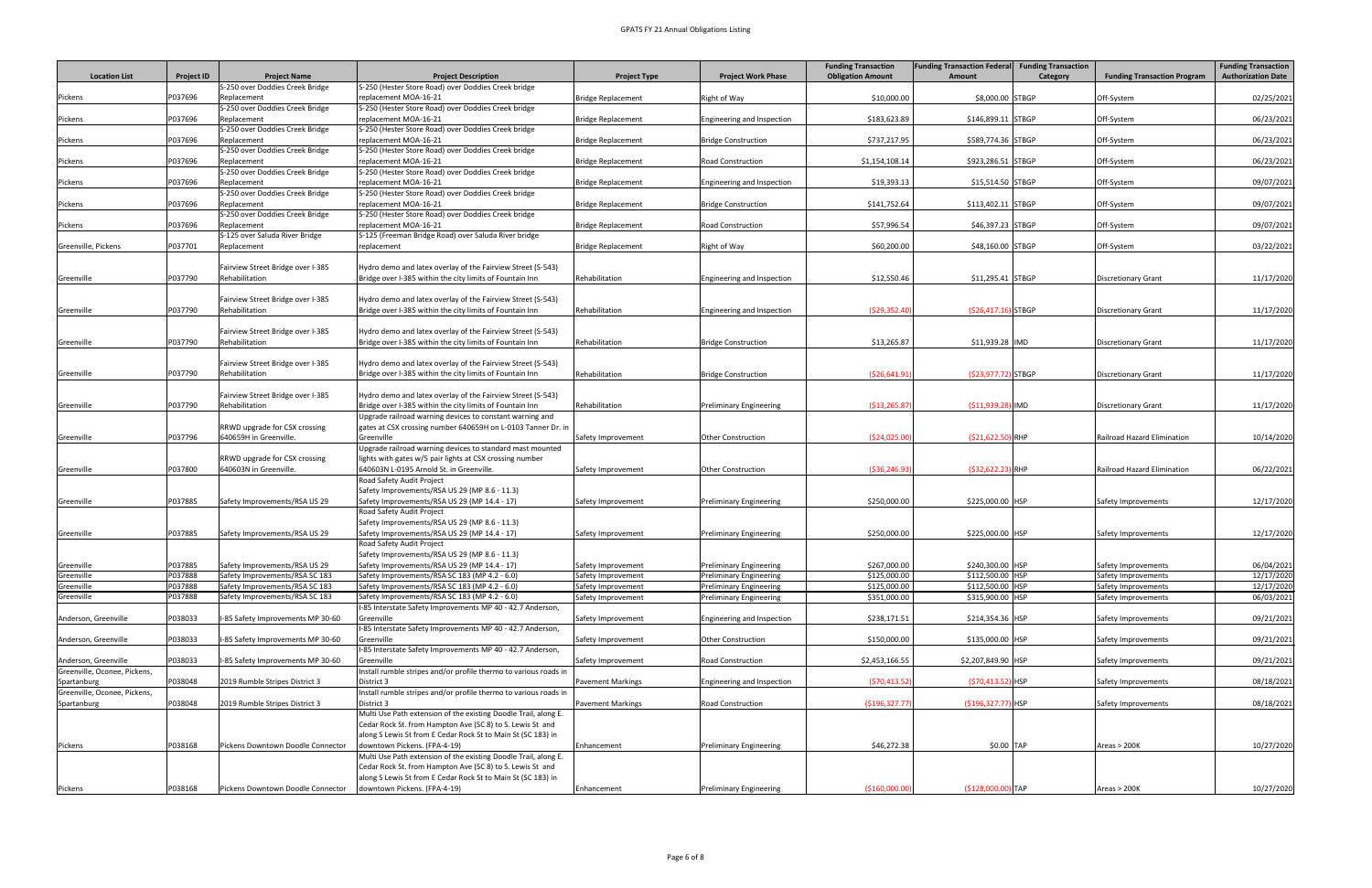|                                                        |                   |                                                                      |                                                                                                                                                                              |                                     |                                | <b>Funding Transaction</b> | <b>Funding Transaction Federal Funding Transaction</b> |          |                                    | <b>Funding Transaction</b> |
|--------------------------------------------------------|-------------------|----------------------------------------------------------------------|------------------------------------------------------------------------------------------------------------------------------------------------------------------------------|-------------------------------------|--------------------------------|----------------------------|--------------------------------------------------------|----------|------------------------------------|----------------------------|
| <b>Location List</b>                                   | <b>Project ID</b> | <b>Project Name</b>                                                  | <b>Project Description</b>                                                                                                                                                   | <b>Project Type</b>                 | <b>Project Work Phase</b>      | <b>Obligation Amount</b>   | Amount                                                 | Category | <b>Funding Transaction Program</b> | <b>Authorization Date</b>  |
| Greenville                                             | P038173           | <b>Woodside Park Connector</b>                                       | Convert existing trail that crosses Fairview St between Fowler St<br>and Craig St into a 11' wide Multi-Use Path connecting<br>Woodside Park to Fairview St Park. (FPA-2-19) | Enhancement                         | Right of Way                   | \$17,100.00                | \$13,680.00 TAP                                        |          | Areas > 200K                       | 02/12/2021                 |
| Greenville                                             | P038173           | <b>Woodside Park Connector</b>                                       | Convert existing trail that crosses Fairview St between Fowler St<br>and Craig St into a 11' wide Multi-Use Path connecting<br>Woodside Park to Fairview St Park. (FPA-2-19) | Enhancement                         | Right of Way                   | \$11,038.13                | \$8,830.50 TAP                                         |          | Areas > 200K                       | 07/14/2021                 |
|                                                        |                   |                                                                      | Convert existing trail that crosses Fairview St between Fowler St<br>and Craig St into a 11' wide Multi-Use Path connecting                                                  |                                     |                                |                            |                                                        |          |                                    |                            |
| Greenville                                             | P038173           | <b>Woodside Park Connector</b>                                       | Woodside Park to Fairview St Park. (FPA-2-19)                                                                                                                                | Enhancement                         | Right of Way                   | \$10,111.75                | \$8,089.40 TAP                                         |          | Areas > 200K                       | 07/14/2021                 |
| Greenville                                             | P038173           | <b>Woodside Park Connector</b>                                       | Convert existing trail that crosses Fairview St between Fowler St<br>and Craig St into a 11' wide Multi-Use Path connecting<br>Woodside Park to Fairview St Park. (FPA-2-19) | Enhancement                         | Right of Way                   | \$1,134.83                 | \$907.86 TAP                                           |          | Area <sub>5</sub> > 200K           | 09/07/2021                 |
| Greenville                                             | P038476           | Haywood Road Sidewalk                                                | Installation of sidewalks from I-385 Bridge to approximately<br>1600 feet south of Haywood Road (S-273) on one side of the<br>road only in Greenville County (LPA-1-19)      | Enhancement                         | Engineering and Inspection     | \$47,108.60                | \$37,686.88 TAP                                        |          | Area <sub>5</sub> > 200K           | 02/24/2021                 |
| Greenville                                             | P038476           | Haywood Road Sidewalk                                                | Installation of sidewalks from I-385 Bridge to approximately<br>1600 feet south of Haywood Road (S-273) on one side of the<br>road only in Greenville County (LPA-1-19)      | Enhancement                         | Road Construction              | \$471,086.00               | \$376,868.80 TAP                                       |          | Areas > 200K                       | 02/24/2021                 |
| Greenville                                             | P038476           | Haywood Road Sidewalk                                                | Installation of sidewalks from I-385 Bridge to approximately<br>1600 feet south of Haywood Road (S-273) on one side of the<br>road only in Greenville County (LPA-1-19)      | Enhancement                         | <b>Preliminary Engineering</b> | (5468,000.00)              | (\$374,400.00) TAP                                     |          | Areas > 200K                       | 02/24/2021                 |
| Greenville                                             | P038476           | Haywood Road Sidewalk                                                | Installation of sidewalks from I-385 Bridge to approximately<br>1600 feet south of Haywood Road (S-273) on one side of the<br>road only in Greenville County (LPA-1-19)      | Enhancement                         | Engineering and Inspection     | ( \$18, 321.60             | $( $14,657.28)$ TAP                                    |          | Area <sub>5</sub> > 200K           | 05/05/2021                 |
| Greenville                                             | P038476           | Haywood Road Sidewalk                                                | Installation of sidewalks from I-385 Bridge to approximately<br>1600 feet south of Haywood Road (S-273) on one side of the<br>road only in Greenville County (LPA-1-19)      | Enhancement                         | <b>Road Construction</b>       | ( \$183, 216.00            | $($146,572.80)$ TAP                                    |          | Areas > 200K                       | 05/05/2021                 |
|                                                        |                   | <b>Clemson University Biking &amp; Walking</b>                       | Second 1 mile bike/ped trail segment beginning at the<br>intersection of Perimeter Rd and Old Stadium Rd and ending at                                                       |                                     |                                |                            |                                                        |          |                                    |                            |
| Pickens                                                | P038477           | Trail - Segment 2<br><b>Clemson University Biking &amp; Walking</b>  | West Queen St in Pickens County FPA-18-19<br>Second 1 mile bike/ped trail segment beginning at the<br>intersection of Perimeter Rd and Old Stadium Rd and ending at          | Enhancement                         | <b>Preliminary Engineering</b> | \$831.54                   | $$0.00$ APD                                            |          | Appalachian Development            | 03/08/2021                 |
| Pickens                                                | P038477           | Trail - Segment 2                                                    | West Queen St in Pickens County FPA-18-19                                                                                                                                    | Enhancement                         | <b>Preliminary Engineering</b> | ( \$500,000.00]            | $(S250,000.00)$ APD                                    |          | Appalachian Development            | 03/08/2021                 |
| Anderson, Greenville, Laurens,<br>Pickens, Spartanburg | P038997           | FY 20 Metro PL - GPATS                                               | Metropolitan Planning funds budgeted in FY20 UPWP                                                                                                                            | Planning & Research                 | Planning                       | (5254, 220.96)             | $( $203, 376.77)$ PL                                   |          | Metro PL                           | 01/07/2021                 |
| Greenville                                             | P039013           | District 3 Interstate site specific patching   1-85 OGFC patching    |                                                                                                                                                                              | Preservation                        | <b>Road Construction</b>       | \$46,452.00                | \$41,806.80 NHP                                        |          | Interstates                        | 11/24/2020                 |
| Greenville                                             | P039376           | Intersection Improvement S-83 (Old<br>Grove Rd)/L-27 (Bracken Rd)    | Safety Improvements at S-83 (Old Grove Rd)/L-27 (Bracken Rd) Safety Improvement                                                                                              |                                     | Right of Way                   | \$86,000.00                | \$86,000.00 HSP                                        |          | Safety Improvements                | 09/10/2021                 |
| Greenville                                             | P039581           | S-160 Howard Street - Emergency (DR-<br>Severe Weather Event 2/6/20) | Replace failing 96" corrugated metal pipe (CMP) running<br>underneath S-160 Howard Drive in Simpsonville, SC with 64 LF<br>of 96" Reinforced Concrete Pipe (RCP).            | <b>Emergency Repair/Replacement</b> | <b>Road Construction</b>       | \$32,315.83                | \$32,315.83 STBGP                                      |          | <b>Emergency Relief</b>            | 12/03/2020                 |
| Greenville                                             | P039581           | S-160 Howard Street - Emergency (DR-<br>Severe Weather Event 2/6/20) | Replace failing 96" corrugated metal pipe (CMP) running<br>underneath S-160 Howard Drive in Simpsonville, SC with 64 LF<br>of 96" Reinforced Concrete Pipe (RCP).            | <b>Emergency Repair/Replacement</b> | <b>Road Construction</b>       | \$24,338.14                | \$24,338.14 OAF                                        |          | <b>Emergency Relief</b>            | 12/03/2020                 |
| Greenville                                             | P039582           | Emergency Project - SC 414 (DR-Severe<br>Weather Event 2/6/20)       | Replace failing 120" corrugated metal pipe (CMP) running<br>underneath SC 414 Bates Crossing Road in Tigerville, SC with<br>dual 64 LF 96" Reinforced Concrete Pipe (RCP)    | <b>Emergency Repair/Replacement</b> | Engineering and Inspection     | ( \$25,518.48)             | $( $25,518.48)$ OAF                                    |          | <b>Emergency Relief</b>            | 12/03/2020                 |
| Greenville                                             | P039582           | Emergency Project - SC 414 (DR-Severe<br>Weather Event 2/6/20)       | Replace failing 120" corrugated metal pipe (CMP) running<br>underneath SC 414 Bates Crossing Road in Tigerville, SC with<br>dual 64 LF 96" Reinforced Concrete Pipe (RCP)    | <b>Emergency Repair/Replacement</b> | <b>Road Construction</b>       | \$60,952.68                | \$60,952.68 OAF                                        |          | <b>Emergency Relief</b>            | 12/03/2020                 |
|                                                        |                   |                                                                      | This is an extension to contract 2384030 in Greenville County                                                                                                                |                                     |                                |                            |                                                        |          |                                    |                            |
| Greenville                                             | P039673           | S-385 (Richbourg Road) Emergency<br>Repair MP 0.54 - 1.13            | for emergency repair work to S-385 from MP 0.54 to 1.13. (DR-<br>4479)                                                                                                       | <b>Emergency Repair/Replacement</b> | Road Construction              | \$25,089.10                | \$25,089.10 OAF                                        |          | <b>Emergency Relief</b>            | 10/27/2020                 |